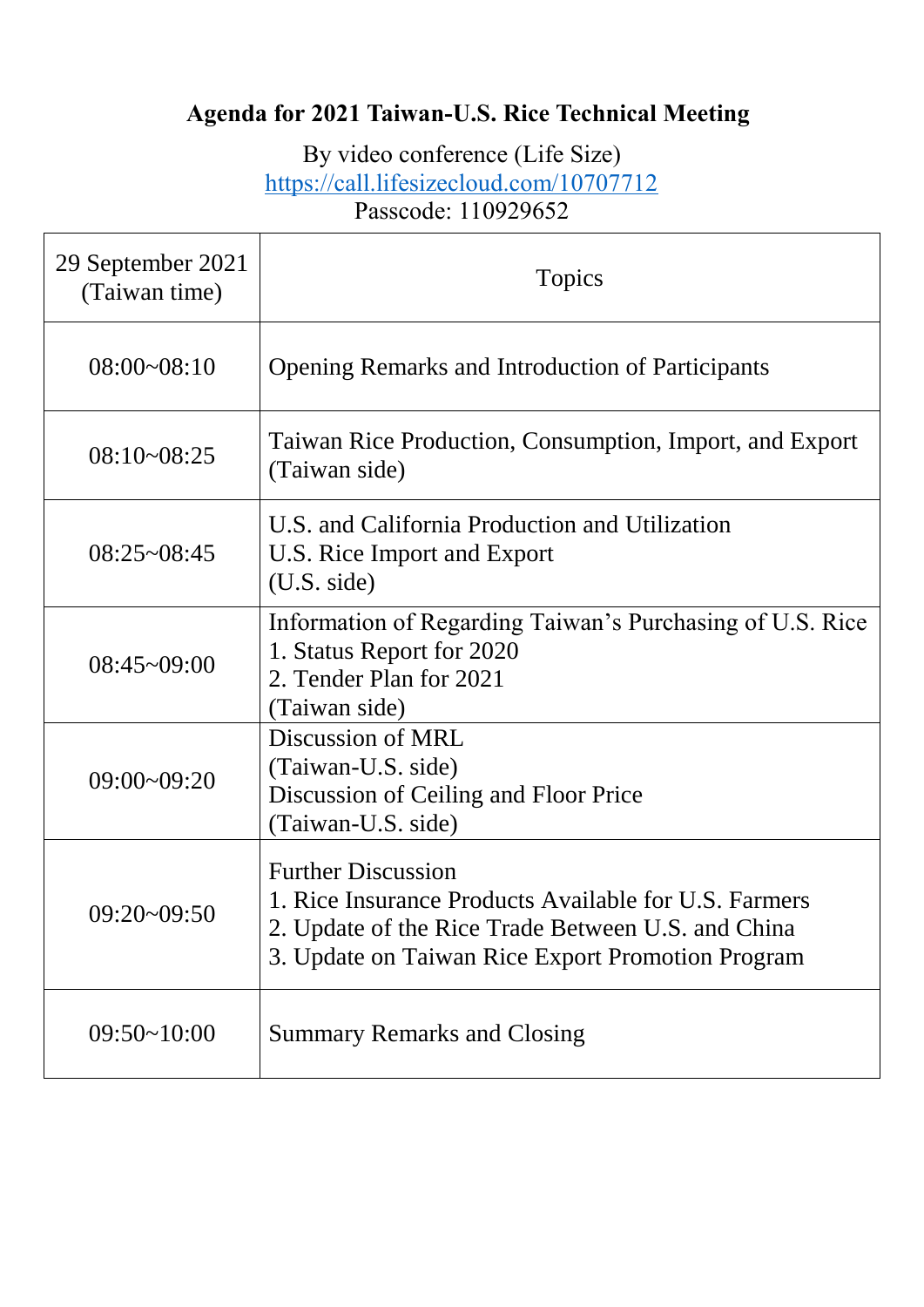#### **U.S. Delegation**

- Mr. Alex Balafoutis, Chairman, Western Foods Company, LLC
- Mr. Todd Burich, ADM Rice
- Mr. Ryan Carwell, Poinsett Rice & Grain, Inc.
- Mr. Chris Crutchfield, American Commodity Company, LLC
- Mr. Jess Errecarte, SunWest Foods, Inc.
- Mr. Roger Gilmore, Black River Commodities
- Mr. Steven Michel, Farmers' Rice Cooperative
- Mr. Rick Rhody, Farmers' Rice Cooperative
- Mr. Michael Rue, California Rice Producer
- Mr. John Sullivan, Producers Rice Mill, Inc.
- Mr. Peter Bachmann, USA Rice Federation
- Mr. Jamison Cruce, USA Rice Federation
- Mr. Erich Kuss, Section Chief, Observer, AIT
- Mr. Erik Syngle, Deputy Section Chief, Observer, AIT
- Mr. Oscar Lin, Observer, AIT
- Ms. Rosaline Chen, Observer, USA Rice Federation/PR Consultants
- Mr. Jim Guinn, Observer, USA Rice Federation
- Mr. George Tin, Translator, A-List Communications, Sacramento